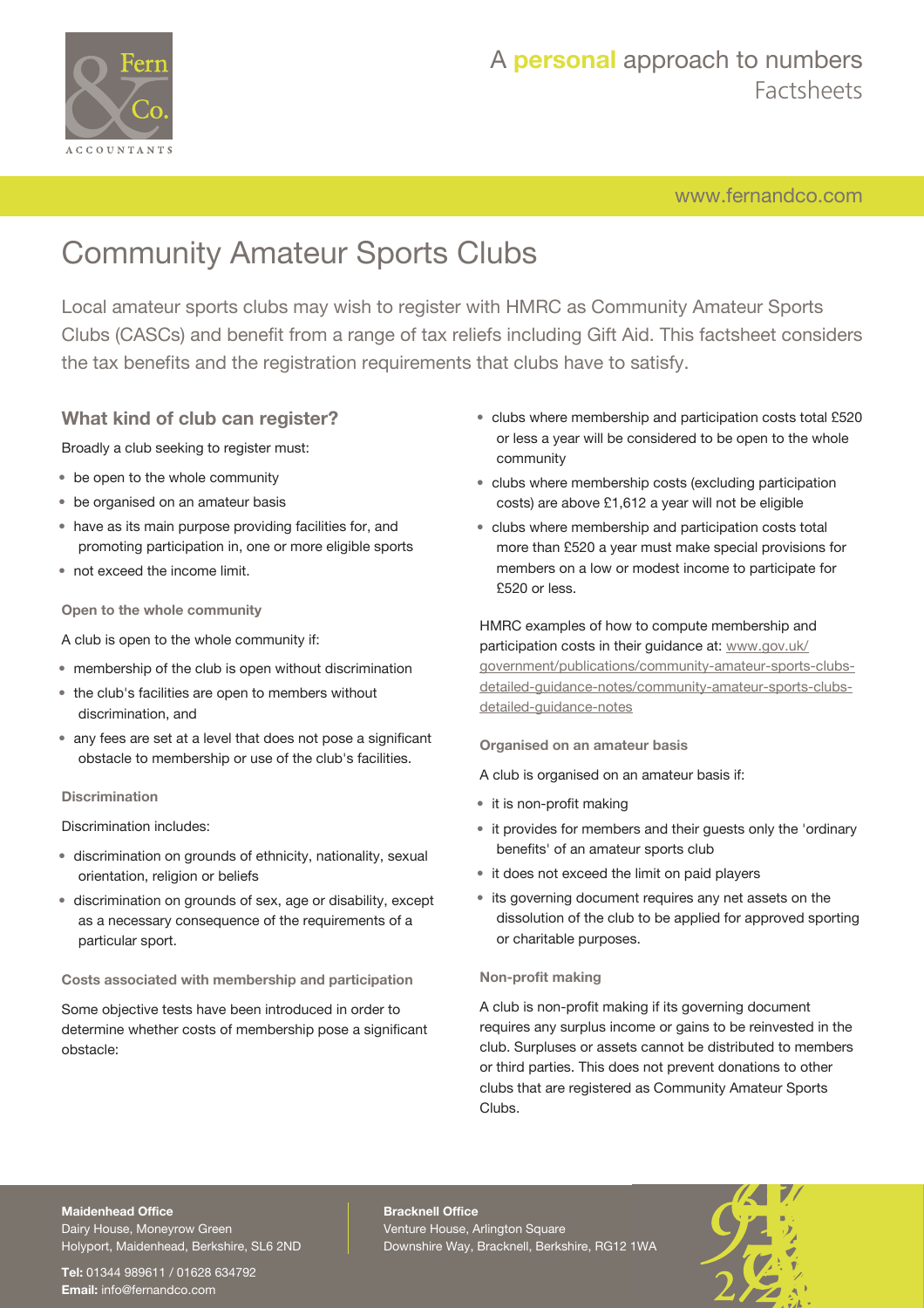

## A **personal** approach to numbers Factsheets

## [www.fernandco.com](http://www.fernandco.com)

**'Ordinary benefits' of an amateur sports club**

The ordinary benefits of an amateur sports club include:

- provision of sporting facilities
- reasonable provision and maintenance of club-owned sports equipment
- provision of suitably qualified coaches
- provision, or reimbursement of the costs, of coaching courses
- reimbursement of necessary and reasonable travel expenses and subsistence expenses incurred by players and officials travelling to away matches
- sale or supply of food or drink as a social adjunct to the sporting purposes of the club.

HMRC, in their guidance provide examples of what are necessary and reasonable travel and subsistence expenses.

### **Payments to members**

A club is allowed to:

- enter into agreements with members for the supply to the club of goods or services or
- employ and pay remuneration to staff who are club members.

So a CASC could pay members for services such as coaching or grounds maintenance but would not, for example, normally pay members to play. However under new regulations clubs are allowed to pay a maximum of £10,000 a year in total to players to play for the club.

## **Eligible sports**

Eligible sports are defined in the legislation by reference to the Sports Council's list of recognised activities. This can accessed using the following link: [www.sportengland.org/](http://www.sportengland.org/our-work/national-work/national-governing-bodies/sports-that-we-recognise/) [our-work/national-work/national-governing-bodies/sports](http://www.sportengland.org/our-work/national-work/national-governing-bodies/sports-that-we-recognise/)[that-we-recognise/](http://www.sportengland.org/our-work/national-work/national-governing-bodies/sports-that-we-recognise/)

## **Promoting participation in an eligible sport**

A club must promote participation in an eligible sport and also provide facilities for playing the sport. To meet this objective, a club must ensure at least 50% of the members are 'participating members'. To be a participating member they must participate in the sporting activities of the club on a number of occasions that is equal to or more than the club's 'participation threshold'. The participation threshold is based on the number of weeks in the club's accounting period.

Some clubs have the main purpose of providing social leisure facilities. If this is the case they will not be able to register as CASCs, because these clubs are principally places for people to meet for social purposes even though some sporting activities take place.

### **The income limit condition**

All CASCs must meet an income condition which aims to ensure that CASCs are mainly sports clubs rather than mainly commercial clubs with sports activities. The income condition applies to the turnover received from broadly commercial transactions with non-members, where the club is offering a commercial service or supply, for example sales of food and drink. Any income from renting out property is to be included eg renting out the club's grounds.The maximum amount of turnover that a club may receive under the income condition is £100,000 a year, excluding VAT.

Clubs are able to generate unlimited income from transactions with their members. Investment income and donations received is also excluded from the income condition.

## **Tax reliefs for registered CASCs**

CASCs can reclaim basic rate tax on Gift Aid donations made to them by individuals but CASC subscriptions are not eligible as Gift Aid payments.

CASCs are treated as companies for tax purposes. Therefore their profits may be chargeable to corporation tax.

#### **Maidenhead Office**

Dairy House, Moneyrow Green Holyport, Maidenhead, Berkshire, SL6 2ND

**Tel:** 01344 989611 / 01628 634792 **Email:** [info@fernandco.com](mailto:info@fernandco.com)

**Bracknell Office** Venture House, Arlington Square Downshire Way, Bracknell, Berkshire, RG12 1WA